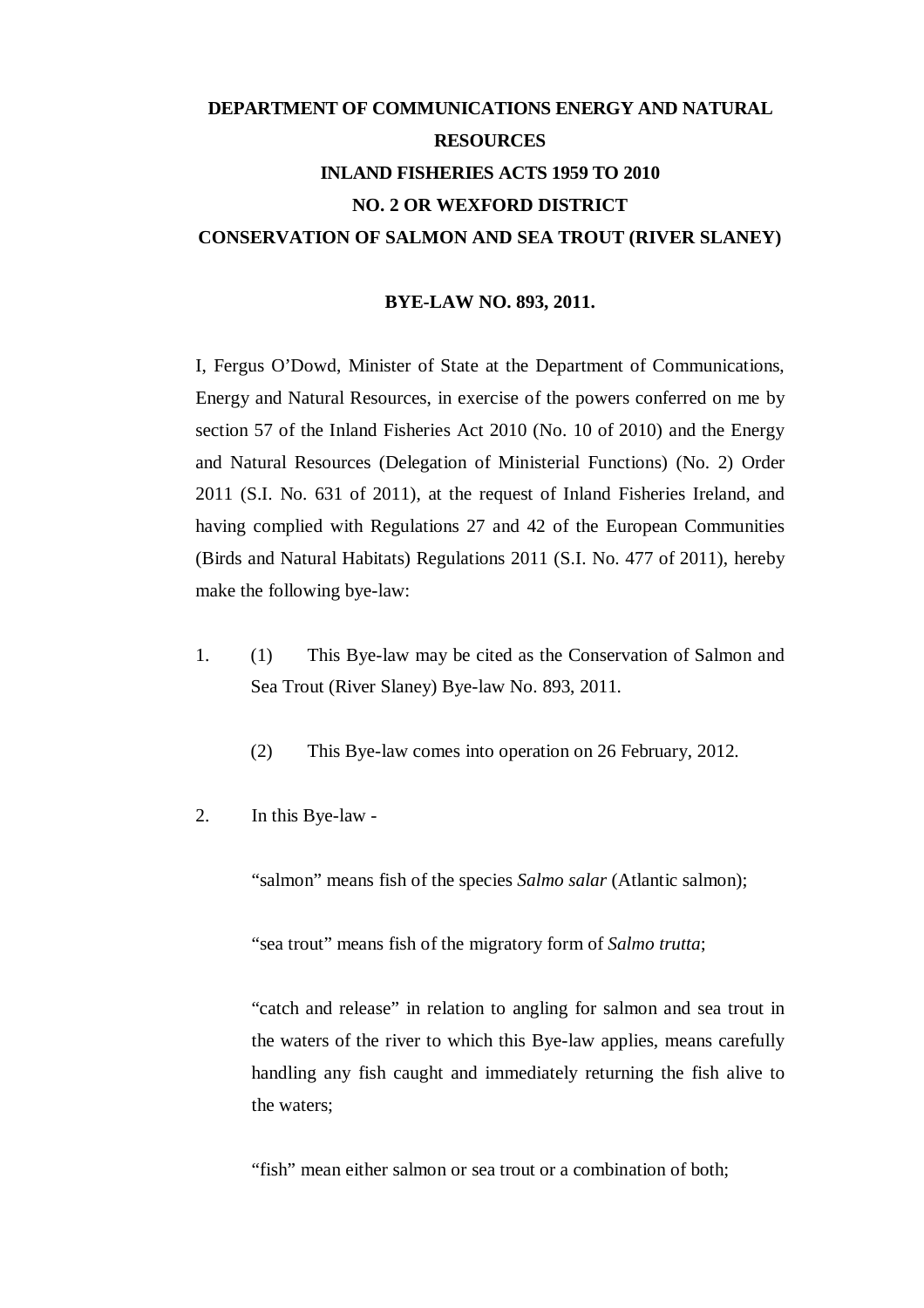3. Notwithstanding the Wexford District Close Season Bye-law No. C.S. 96, 1944, or anything contained in any bye-law fixing the annual close season, angling for salmon and sea trout is prohibited in the waters of the River Slaney in the No. 2 or Wexford District during the period from 26 February to 16 March 2012.

4. Subject to Article 5, it is prohibited for a person to take by rod and line any salmon or sea trout from the waters of the River Slaney, other than by catch and release during the period 17 March to 30 September 2012.

5. A person angling for salmon or sea trout in accordance with Article 4 shall not:

 (a) use or attempt to use any lure other than artificial fly using single barbless hooks in angling for salmon and sea trout in that part of the River Slaney upstream from the old Bridge Enniscorthy, and

 (b) use or attempt to use worms, prawn or shrimp as bait or any fish hooks, other than single barbless hooks in angling for salmon and sea trout in that part of the River Slaney downstream from the old Bridge Enniscorthy to the mouth of the River Slaney.

.

GIVEN under my hand, 21 December 2011.

Fergus O'Dowd Fergus O'Dowd Minister of State at the Department of Communications, Energy and Natural Resources.